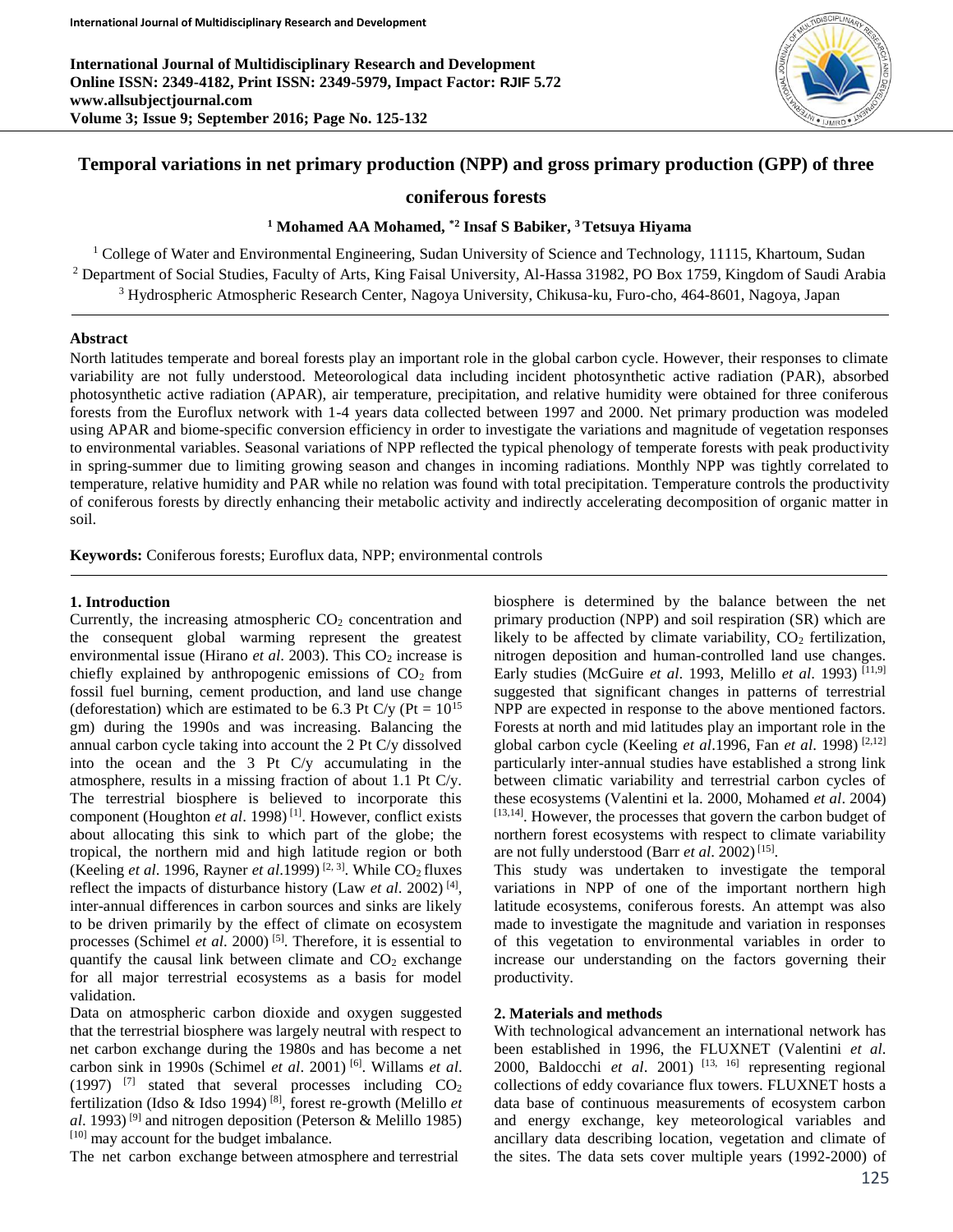flux tower measurements from the Ameriflux (23 sites) and EUROFLUX (16 sites, Valentini *et al*. 2000) [13] projects. The data represents the first four years of the project`s life.

Meteorological data including incident photosynthetic active radiation (PAR), absorbed photosynthetic active radiation (APAR), air temperature, precipitation, and relative humidity were obtained for three evergreen coniferous EUROFLUX sites with 1-4 years data collected between 1997 and 2000 which are available online at the EUROFLUX website: http://www-eosdis.ornl.gov/FLUXNET/. Site's description is provided in Table 1. Both original and gap filled data were provided. Eddy covariance flux towers usually reports half hourly data with the objective to collect data 24 hours a day and 365 days a year. However, violations in micrometeorological assumptions, instrument malfunction and poor weather will force investigators to reject a proportion of the data making the data coverage during a year only 65% (Falge *et al*. 2001) [17]. Although filling procedures help to provide complete data sets they are generally associated with errors increasing with the increase of data gab and decrease of randomness of gabs (Falge *et al.* 2001)<sup>[17]</sup>.

Table 1: Site characteristics of the three evergreen coniferous forests. The values for "Tharandt" are means of four years (1997~2000) except for annual precipitation which is a mean of three years.

| Name and symbol                    | Aberfeldy (AB)      | <b>Bordeaux (BO)</b> | Tharandt (TH)        |  |
|------------------------------------|---------------------|----------------------|----------------------|--|
| Country                            | Scotland            | France               | Germany              |  |
| Location                           | 56° 37' N, 3° 48' W | 44° 05' N, 0° 05' E  | 50° 58' N, 13° 38' E |  |
| Elevation (m)                      | 340                 | 60                   | 380                  |  |
| Climate                            | Oceanic             | Mediterranean        | Temperate            |  |
| <b>Species</b>                     | Sitka spruce        | Maritime pine        | Norway spruce        |  |
| Annual temperature (°C)            | 8.25                | 14.92                | 8.97                 |  |
| Total precipitation (mm/y)         | 1208.4              | 941.4                | 714.5                |  |
| Relative humidity (%)              | 91.58               | 76.8                 | 74.63                |  |
| Total PAR (mol/m <sup>2</sup> /y)  | 5054                | 9835.79              | 7344.58              |  |
| Total APAR (mol/m <sup>2</sup> /y) | 119.71              | 5127.68              | 3890.15              |  |
| Leave area index, LAI $(m^2/m^2)$  | 8                   | 2.6                  | 6                    |  |
| Stem density (stem/ha)             | 2500                | 600                  | 550                  |  |
| Analyzed period                    | $97/8 \sim 98/12$   | $97/1 - 98/6$        | $96/8 \sim 00/12$    |  |

In this study, only original data were used where the three FLUXNET sites (Aberfeldy, Tharandt and Bordeaux) were chosen according to the availability of APAR half-hourly measurements. Totally, 101 monthly data were available for the three sites, of which 78 months have complete APAR record, 10 months were accepted with missing data ranges from  $0.8 \sim 18\%$  per month, and 13 months were completely rejected. The selected 88 monthly data were further screened based on the other meteorological observations; incident photosynthetic active radiation (PAR), air temperature, precipitation, and relative humidity. Generally, 87.1% of the original data of the three sites had acceptable observation records of APAR, temperature, relative humidity and PAR measurements while 78.2% had acceptable precipitation record.

To estimate NPP a parametric model derived from (Monteith 1972, 1977)  $[18, 19]$  was used. The original model of crop growth remote sensing (Kumar & Monteith, 1981) [20] uses the efficiency concept to decompose NPP into independent parameters such as incoming solar radiation, radiation absorption efficiency and conversion efficiency of absorbed radiation into organic dry matter. Long and Hutchin  $(1991)$ <sup>[21]</sup> stated that the approach of predicting production from light interception and conversion efficiency is particularly promising. This approach was successfully employed over the last decades particularly, coupled with remotely sensed data (e.g. Ruimy *et al*. 1994, Maisongrande 1995, Knorr & Heimann 2001, Running *et al*. 2004) [22 - 25]:

$$
NPP(t) = ef(t)cS0(t)
$$
 (1)

With t: time; *e*: conversion efficiency (organic dry matter produced/APAR); *f*: absorption efficiency (APAR/PAR); c: the climatic efficiency (PAR/incident global radiation) and *S<sup>0</sup>*

is the incident global radiation. Eq. (1) can be rewritten as:

$$
NPP = e \times APAR
$$
 (2)

The conversion efficiency *e* is usually assumed to be constant among plant formation of the same metabolic type (Monteith 1977, Kumar & Monteith 1981, Russell *et al.* 1989)<sup>[19, 20, 26].</sup> Gamon *et al.* (1995) <sup>[27]</sup> argued that the assumption of relatively constant *e* may work well in annual and deciduous vegetation where canopy structure and light absorption change in synchrony with canopy-level fluxes however, their results showed striking seasonal variability in instantaneous photosynthetic radiation-use efficiency, *e*, in evergreen species. Heimann & Keeling (1989) [28] have used a constant *e* value of about 2.8 g dry matter produced per MJ of PAR absorbed on a global scale study. However, *e* varies with phenological stage, climatic conditions such as incoming radiation, temperature and water stress (Jarvis & Leverenz 1983) <sup>[29]</sup>. Maisongrande *et al.* (1995)<sup>[23]</sup> assumed that the dependence of *e* on temperature and biomass is actually due to autotrophic respiration while the 'photosynthetic efficiency, é, is more conservative. Ruimy *et al.* (1994) <sup>[22]</sup> have used biome-dependent values of *e* (conversion efficiency of absorbed PAR into total dry matter in g/MJ) calculated from literature. In this study the biome-specific conversion efficiency, *e*, of 1.5659 (g /MJ) from Ruimy *et al*. (1994) [22] was used, a mean value that corresponds to the temperate coniferous forests.

In order to obtain gross primary production, the respiratory losses, r, were first calculated based on the parameterization of Goward & dye (1987)<sup>[30]</sup>:

$$
r(t) = (7.825 + 1.145T(t))/100
$$
 (3)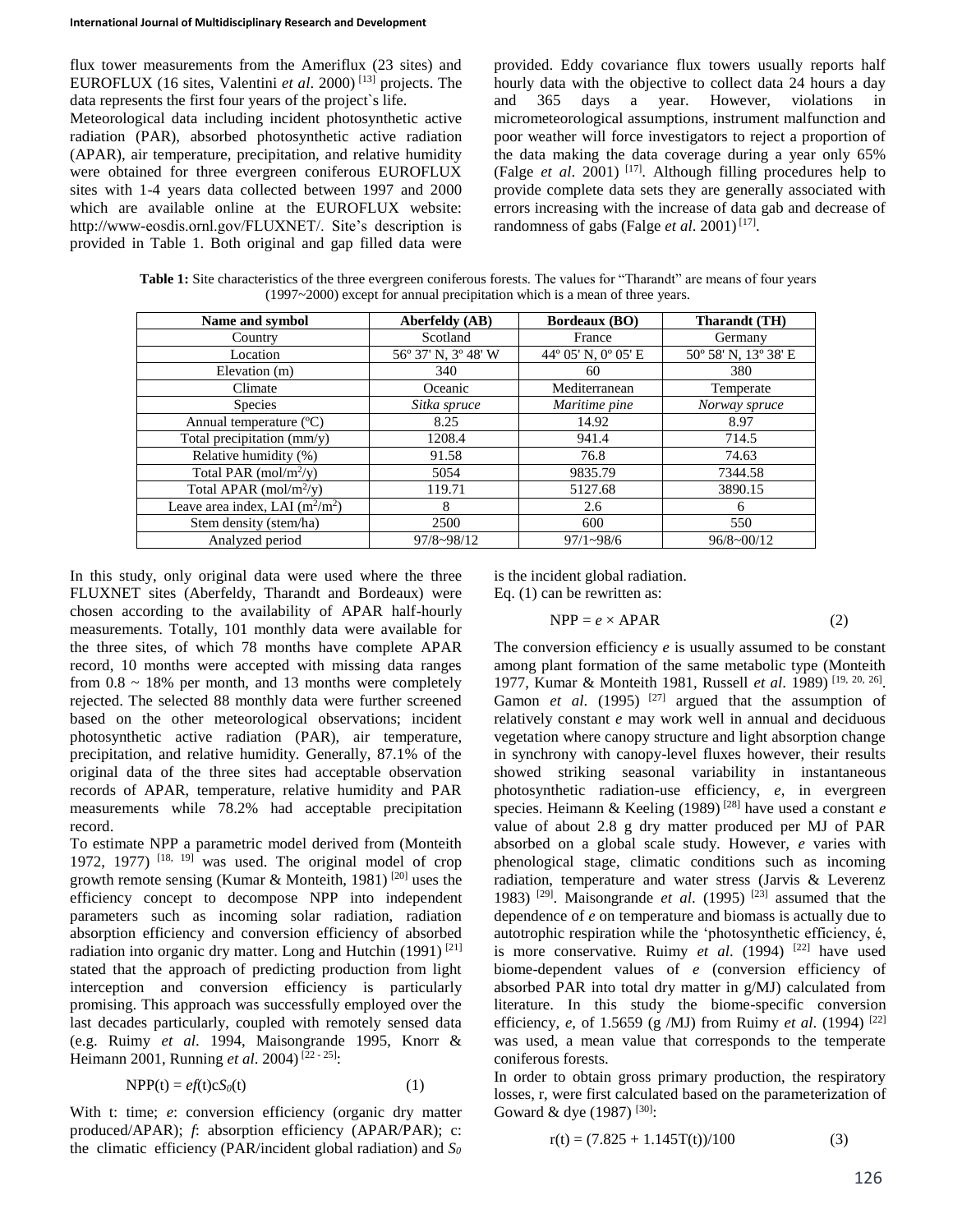Where T is air temperature. GPP was then calculated according to the model of Maisongrande *et al* (1995) [23] who assumed that the temperature–dependent autotrophic respiration represents a fraction of assimilates photosynthesized:

$$
NPP(t) = [1-r(t)]GPP(t)
$$
 (4)

This formulation is particularly suitable for  $C_3$  species (including coniferous vegetation) where photorespiration efflux of  $CO<sub>2</sub>$  rises as a proportion of light saturated net rate of  $CO<sub>2</sub>$  uptake per unit of leaf area with temperature (Long & Hutchin 1991)<sup>[21]</sup>.

To gain insight into the controlling environmental factors on the temporal variations of coniferous ecosystems, monthly variations were correlated to the environmental parameters including temperature, precipitation, relative humidity and incident photosynthetic active radiation (PAR). Multiple regression analyses were performed between vegetation net primary production and the different environmental variables.

#### **3. Results**

## **Temporal variation of NPP and GPP**

Mean diurnal patterns of NPP and GPP (Fig. 1) were plotted for four seasons, spring  $(1/4 \sim 31/5)$ , summer  $(1/6 \sim 30/9)$ , autumn (1/10 ~ 30/11), and winter (1/12 ~ 31/3). The vegetation production is associated with a longer daytime during spring and summer (6:00~19:00 and 5:30~19:00, respectively) compared to autumn and winter (7:30~17:00, and 8:00~16:30, respectively). The daily NPP and GPP

decrease in the sequence; spring, summer, winter then autumn at Aberfeldy and Bordeaux while at Tharandt the maximum daily NPP and GPP occurs in summer. The peak of NPP and GPP during the daytime occurs at around noon (12:30) except during autumn where the NPP and GPP peak around 11:00 o'clock. Generally, the Bordeaux site exhibits the maximum diurnal NPP (6.9  $gC/m^2/d$ ) and GPP (10  $gC/m^2/d$ ) followed by Tharandt (5 and 6.7  $gC/m^2/d$ , of NPP and GPP, respectively) then Aberfeldy  $(0.14 \text{ and } 0.17 \text{ gC/m}^2/\text{d of NPP and GPP},$ respectively). The later site has showed extremely low productivity rates particularly during autumn and winter (0.05 and  $0.06$   $gC/m^2/d$  of NPP and GPP, respectively). In fact the average absorbed photosynthetically active radiation (APAR, the parameter used to model NPP) at Aberfeldy was an order of magnitude lower than at the other two sites while the total incident PAR was half of that of Bordeaux and one third of that of Tharandt. Moreover, Aberfeldy has significantly lower (0.03) "absorption efficiency" (the ratio between absorbed PAR and incident PAR) compared to Bordeaux and Tharandt  $(0.53)$ .

In the three conifer sites, NPP and GPP peak during spring and summer but drop slightly in June at Bordeaux and in July at Tharandt. Inter-site comparison displays the difference in length of growing season between Aberfeldy and Tharandt sites at one hand and Bordeaux on the other hand (Fig. 2). At Bordeaux, site with the highest mean annual temperature (14.92 ºC), the growing season starts one month earlier (on March) and ends one month later (on October).



**Fig 1:** Spring summer, autumn and winter time diurnal variation of NPP and GPP at the three evergreen conifer sites; Aberfeldy, Bordeaux and Tharandt.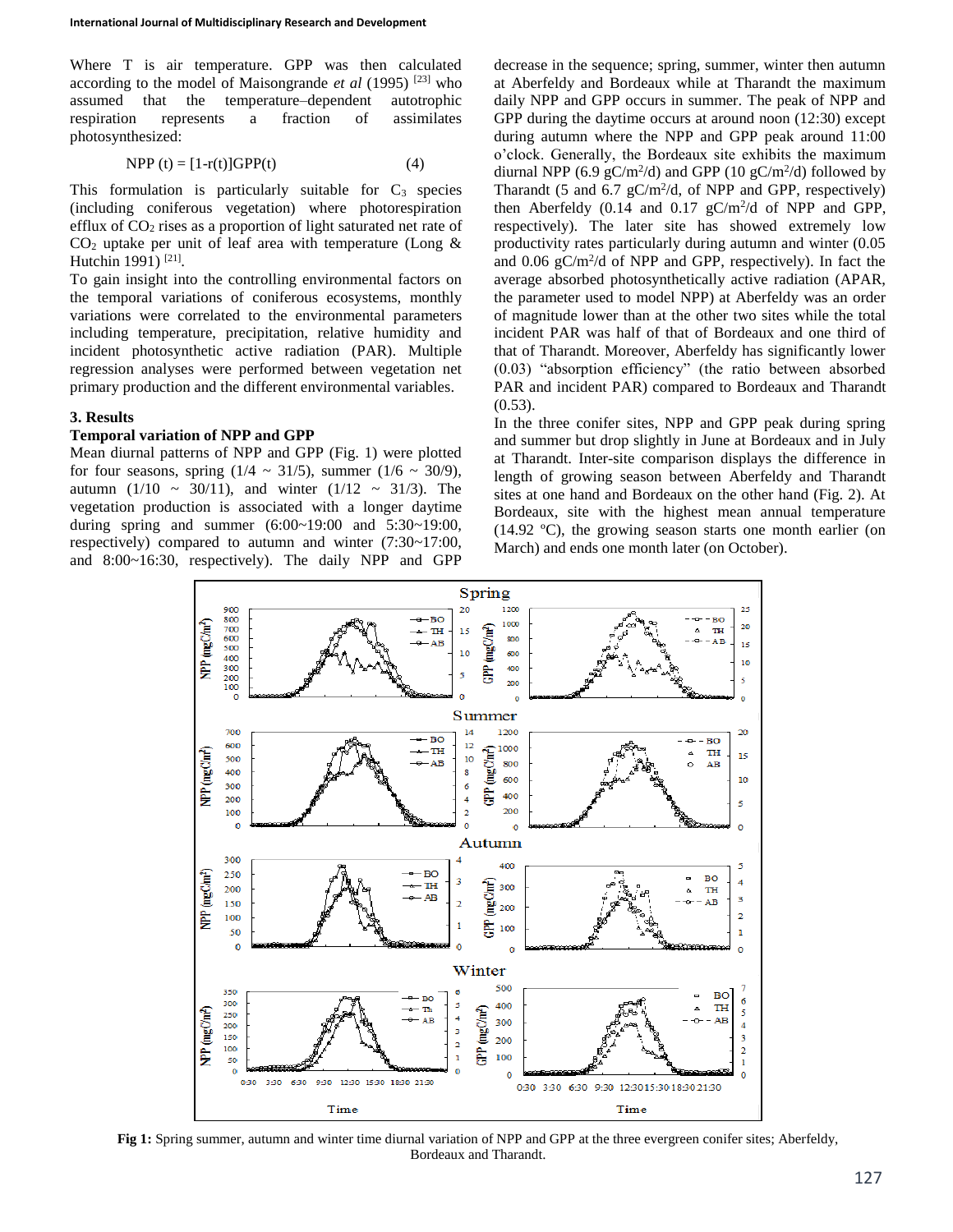The four-year data set of Tharandt site enabled the inspection of inter-annual variation of NPP and GPP besides seasonal variations (Fig. 3). Slight variation in NPP ( $CV = 4.8\%$ ) and GPP  $(CV = 4.6\%)$  was observed across the four-year period with the year 1997 has the maximum NPP (1980  $gC/m<sup>2</sup>$ ) and GPP  $(2652 \text{ gC/m}^2)$  and year 1998 has the minimum  $(1760 \text{ and }$ 2373 gC/m<sup>2</sup> for NPP and GPP, respectively). The high NPP and GPP in 1997 were associated with the highest maximum annual temperature (19.6  $\degree$  C), the highest annual temperature amplitude (21.8 º C) and the largest amount of photosynthetic active radiation (PAR) received (7893 mol/m2). Figure (3) also shows that during summer time the difference between NPP and GPP is larger than during winter.



**Fig 2:** Seasonal variations of NPP and GPP at the three sites. The right side Y-axis corresponds to productivity values (NPP and GPP) at Aberfeldy.



**Fig 3:** Seasonal and inter-annual variations of NPP and GPP over four years (1997 ~ 2000) at Tharandt. Closed large triangles refer to the annual NPP while open large triangles refer to the annual GPP.

The right side Y-axis corresponds to the annual values.

#### **Environmental controls over NPP**

Since GPP was basically derived from NPP and plant respiration which was modeled as a function of temperature (one of the environmental variables considered here), in characterizing the relationships between photosynthetic production of coniferous vegetation and different climatic variables, only the NPP will be analyzed unless otherwise mentioned. Figures (4) and (5) show that while monthly mean temperature explained about 60% of the variation of NPP, no significant relationship exists between monthly NPP and precipitation in the three coniferous forests.



**Fig 4:** Relationship between monthly NPP and mean temperature. The entire monthly data set was used (88 months). P < 0.001.



**Fig 5:** Relationship between monthly NPP and total precipitation. 79 monthly data were used.

Significant negative correlation was found between monthly NPP and relative humidity ( $R^2 = 0.65$ , Fig. 6). The correlation with monthly GPP was also strong ( $\mathbb{R}^2 = 0.6$ , data not shown). For a given solar elevation angle, decreases in total incident photosynthetic active radiation indicate changes in sky conditions from clear to cloudy, along with an increase in diffuse radiation where as air and soil temperature and vapour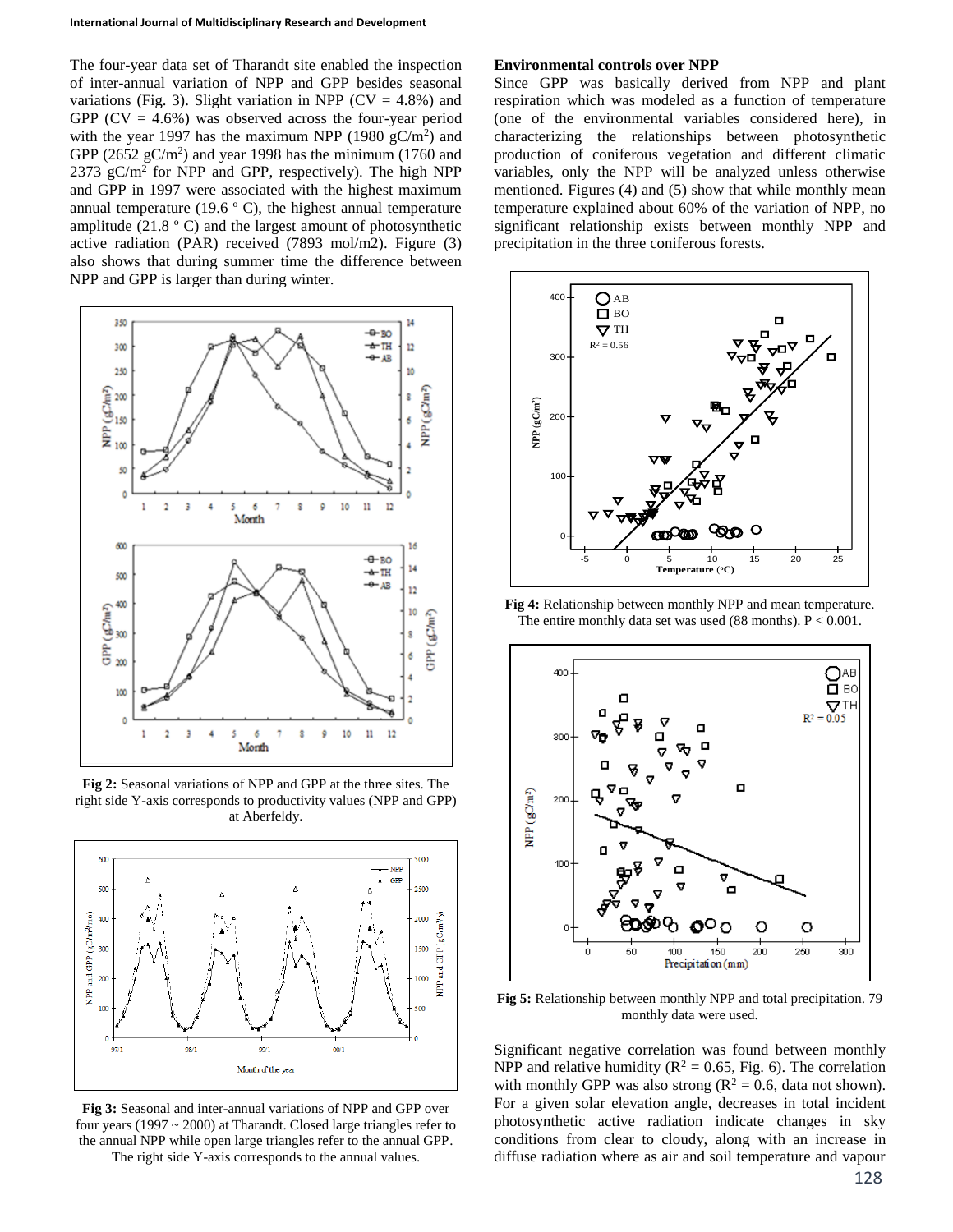pressure deficit tend to decrease (Gu *et al*. 1999)[31]. Here, we have plotted monthly anomalies of incident PAR against NPP (Fig. 7). As expected, the results indicate a strong direct relationship between anomaly of incident PAR and NPP ( $R^2$  = 0.62) i.e. NPP tends to increase during clear sky conditions and decrease during cloudy ones.



**Fig 6:** Relationship between monthly NPP and mean relative humidity. The entire monthly data set was used (88 months). P < 0.001.

Table 2 displays the result of multiple regression analyses performed between the dependent variable NPP and the four

independent climatic variables; temperature, total precipitation, relative humidity and PAR anomaly. The resultant multiple regression equation is:

NPP (t)

$$
=5.145 \text{ x TEM}+0.214 \text{ x PPT}_{\text{tot}}-6.483 \text{ x RH}+0.069 \text{ x}
$$
  
PAR<sub>an</sub>+577.242 (5)

Where NPP, the net primary production; t, time; TEM average temperature;  $PPT_{tot}$ , total precipitation; RH, average relative humidity and PARan, incident photsynthetically active radiation anomaly.



**Fig 7:** Relationship between monthly NPP and anomaly of incident PAR. The entire monthly data set was used (88 months). *P* < 0.001.

**Table 2:** Regression analysis result for the dependent variable NPP and the independent variables; TEM, average temperature; PPT<sub>tot</sub>, total precipitation; RH, average relative humidity and  $PAR_{an}$ , incident photsynthetically active radiation anomaly. The data set size,  $n = 78$ .

| <b>Coefficients</b> |                               |                   |          |          | <b>Model summary</b> |       |          |
|---------------------|-------------------------------|-------------------|----------|----------|----------------------|-------|----------|
| <b>Predictors</b>   | <b>Regression coefficient</b> | <b>Std. Error</b> |          |          | $\mathbf{R}^2$       |       |          |
| <b>TEM</b>          | 5.145                         | 1.804             | 2.85     | < 0.01   | $\rm 0.8$            | 74.19 | < 0.0001 |
| $PPT_{tot}$         | 0.214                         | 0.141             | 1.52     | 0.13     |                      |       |          |
| RH                  | $-6.483$                      | 0.910             | $-7.126$ | < 0.0001 |                      |       |          |
| PAR <sub>an</sub>   | 0.069                         | 0.028             | 2.47     | < 0.05   |                      |       |          |
| Constant            | 577.242                       | 73.63             | 7.84     | < 0.0001 |                      |       |          |

#### **4. Discussion**

The seasonal variation of NPP and GPP (Fig. 2) in the three coniferous forests reflects the typical phenology of temperate and boreal forests with a peak activity in spring-summer because of limited growing season and seasonal variations in incoming radiation (Ruimy *et al.* 1994)<sup>[22]</sup>. The latter is clear from the increase of daytime during spring and summer compared to autumn and winter while the differences in mean annual temperature and incident photosynthetically active radiation among sites have explained the variation in their diurnal, seasonal and annual production. The cumulative impacts of air temperature over plant photosynthesis and respiration is indicated by the larger difference between NPP and GPP in summer where the increase in gross  $CO<sub>2</sub>$ assimilation with increase in temperature is increasingly offset by photorespiration (Long 1985)  $^{[32]}$ .

The direct linear relationship between NPP and temperature indicates the enhancement of vegetation productivity in response to increase of temperature. In many northern and temperate ecosystems increase of temperature during summer may increase NPP metabolically by enhancing photosynthesis or increasing nutrient availability (particularly inorganic nitrogen) through higher rates of decomposition (Ruimy *et al*. 1994) [22]. Law *et al*. (2002) [4] have found a similar relationship between annual temperature and gross primary production across several vegetation types of Euroflux and Ameriflux sites. Global scale studies (Braswell *et al*. 1997, Mohamed *et al.* 2004) <sup>[33, 14]</sup> have also outlined this characteristic immediate positive response of north latitudes temperate vegetation to the increase of annual mean temperature.

Effects of temperature on photosynthesis may be separated into two categories: instantaneous effects and temperature effects from previous gross periods (Long & Hutchin 1991) [21]. In conifers where the long–lived leaves must literally survive years of fluctuating temperatures acclimation of the photosynthetic apparatus is essential. Elevated temperatures may greatly reduce the period during which natural acclimation results in depression of photosynthetic capacity particularly during the winter and spring. Furthermore,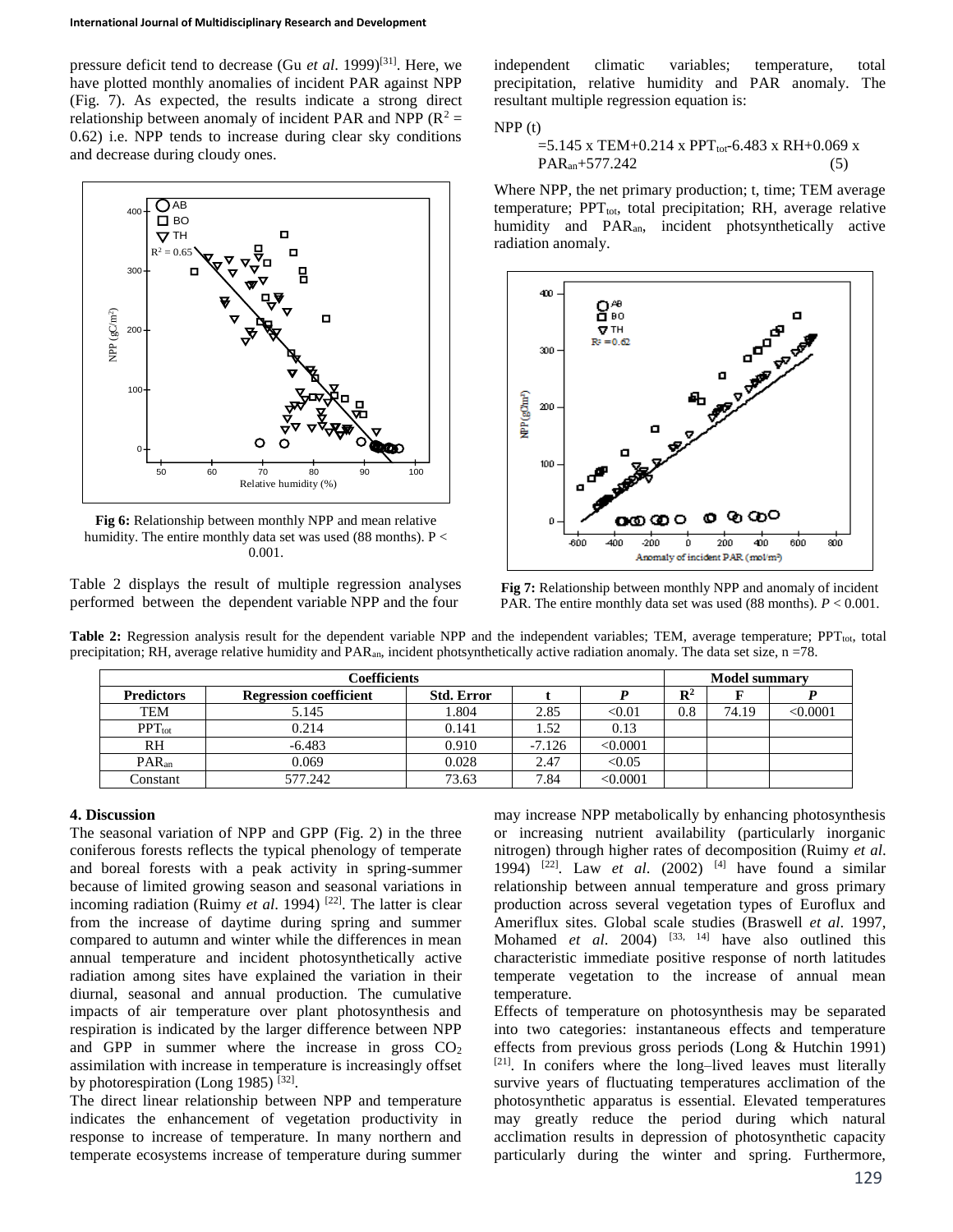increased winter and spring temperatures will reduce the incidence of low-temperature-dependent photoinhibition in conifer forests and hence increase the ability of leaves to respond to light during late winter and early spring periods (Long & Hutchin 1991)<sup>[21]</sup>.

Although actual evepotranspiration is considered as a strong predictor of patterns of NPP across large regions (Rosenzweig 1968, Webb *et al.* 1983)<sup>[34, 35]</sup>, annual precipitation is also strongly related to NPP with accurate records readily available for all biomes. Water stress is the most common limitation to gross of vegetation (Kozlowski *et al*. 1991) [36]. It is well known that stomatal conductance declines under water stress resulting in reduction of both photosynthetic activity and respiration. The result presented here might therefore; indicate that vegetation productivity in temperate coniferous forests is limited by other environmental factors (e.g. temperature, inorganic nutrients) rather than water stress. Agreeing with this result, a study by Mohamed and others  $(2004)$ <sup>[14]</sup> found no link between annual variation of NPP and precipitation but has found significant relationships between the variation in temperature and cloud cover and NPP in the mid northern latitude vegetation.

A study on annual water balance across several Euroflux and Ameriflux sites (Law *et al.* 2002)<sup>[4]</sup> showed that more precipitation is entering most of the sites than the amount of water lost through evaporation and transpiration i.e. plenty of water is available in soil. Laboratory studies and theories (Doran *et al*. 1990, Skopp *et al*. 1990) [37, 38] reveal that high water content can impede diffusion of oxygen which impedes decomposition of organic matter and  $CO<sub>2</sub>$  production. Davidson *et al.* (1998)<sup>[39]</sup> suggested that the effect of the temperature–dependent function,  $Q_{10}$ , usually used to model soil respiration, may include within it and may mask a negative correlation between water content and soil respiration at high water contents hence reducing the availability of inorganic nutrients for plant growth. The low productivity during autumn at Aberfeldy and Bordeaux and during spring at Tharandt might hence be related to the precipitation events over these periods which reduce soil decomposition and availability of inorganic nitrogen in soil, which further confirms that NPP in northern and temperate ecosystems are highly limited by availability of nitrogen in soil (Melillo *et al*. 1993) [9]. The above discussion is supported by Valentini *et al*.  $(2000)$  <sup>[13]</sup> who showed that respiration is the main determinant of the C balance in European forests.

Relative humidity describes the degree of water saturation of the air and is the ratio of the quantity of water vapour actually present to the saturation vapour pressure, the greatest amount possible at the given temperature. It is inversely proportional to the water vapour deficit, temperature and eveapotranspiration (important determinant of NPP). Therefore, The inverse relationship between NPP and relative humidity observed here is in harmony with the result of Law *et al.* (2002)<sup>[4]</sup> which shows significant positive correlation ( $\mathbb{R}^2$ )  $= 0.58$ ) between GEP and eveapotranspiration in evergreen coniferous forests. Moreover, the modeled and measured results of Arain *et al.* (2002)<sup>[40]</sup> showed a linear relationship between monthly GEP and evaporation in boreal deciduous and conifer forest. The increase in relative humidity is expected to decrease the temperature which will have direct negative impact on vegetation productivity as well as respiration. It might also increase light scattering and

consequently reduces the incoming of photosynthetic active radiation further reducing NPP and GPP.

Changes in cloud cover are predicted, however, the directions and patterns of change and their exact implications for surface solar radiation are unclear. Given, however, the linear dependence of leave photosynthesis on incident light, at low light, any change in total solar radiation will be of significance particularly in closed canopies where light is limiting to photosynthesis in a high proportion of leaves. Law *et al*. (2002) [4] found that daily net carbon uptake was greater under diffuse sky conditions in both Aspen and coniferous boreal forests. They provided two explanations; first, the cloud cover results in a greater proportion of diffuse radiation and constitutes a higher fraction of light penetrating to lower depths of the canopy, and second, ecosystem respiration decreases with air and soil temperatures, when water is not limiting, and leads to more net carbon uptake for a constant level of growth photosynthesis. Our results show, however, that monthly vegetation production (NPP) is negatively impacted by the reduction of incident photosynthetic active radiation as the sky condition changes from clear to cloudy. NPP might further be reduced by the decrease of air temperature and vapour pressure deficit. The difference between the two results might also rise from the difference in time scale of the data used. Berbigier *et al.* (2001) <sup>[41]</sup>, found that at daily scale, diffuse APAR (absorbed fraction of PAR) is only weakly linked to total APAR while the relationship is much tighter at the monthly scale meaning that at the daily scale there is a clear difference between sunny and cloudy days but when averaged over a month this difference is smoothed so that the diffuse APAR depends more on the seasonal trend than on differences in cloud cover.

In close conifer canopies the maximum quantum efficiency, Ø, of photosynthesis will be the measure determinant of canopy photosynthesis. However,  $\emptyset$  is very sensitive to CO<sub>2</sub>, temperature, light quality, soil moisture and vapour pressure deficit (Long  $\&$  Hutchin 1991)<sup>[21]</sup>. Generally, the empirical observation that  $CO<sub>2</sub>$  uptake by close canopies response linearly to increase light flux, sometimes to the level sunlight, provide clear evidence that light at most levels in the canopy must be limiting. This might explain the very small absorption efficiency at Aberfeldy (LAI  $=8$  and stem density is 2500 stem/ha) and the low productivity values observed.

Finally, in the multiple regression result the large F value indicates that the regression equation is useful in estimating NPP. In particular, the absolute values of t are greater than tcritical (1.99) for three independent variables; temperature, relative humidity and incident photsynthetically active radiation while total precipitation seems to be insignificant predictor of NPP in evergreen coniferous forests.

## **5. Conclusion**

A one-four years data collected between 1997 and 2000 from three EUROFLUX sites (Aberfeldy, Tharandt and Bordeaux) was modeled using an efficiency-based approach thought to be suitable for C3 species (including coniferous vegetation). The Objective was to estimate net primary production, gross primary production and to study the environmental factors (temperature, precipitation, relative humidity and incident photosynthetic active radiation, PAR) controlling the temporal variability of coniferous ecosystems. The typical phenology of temperate and boreal forests was clearly obvious from the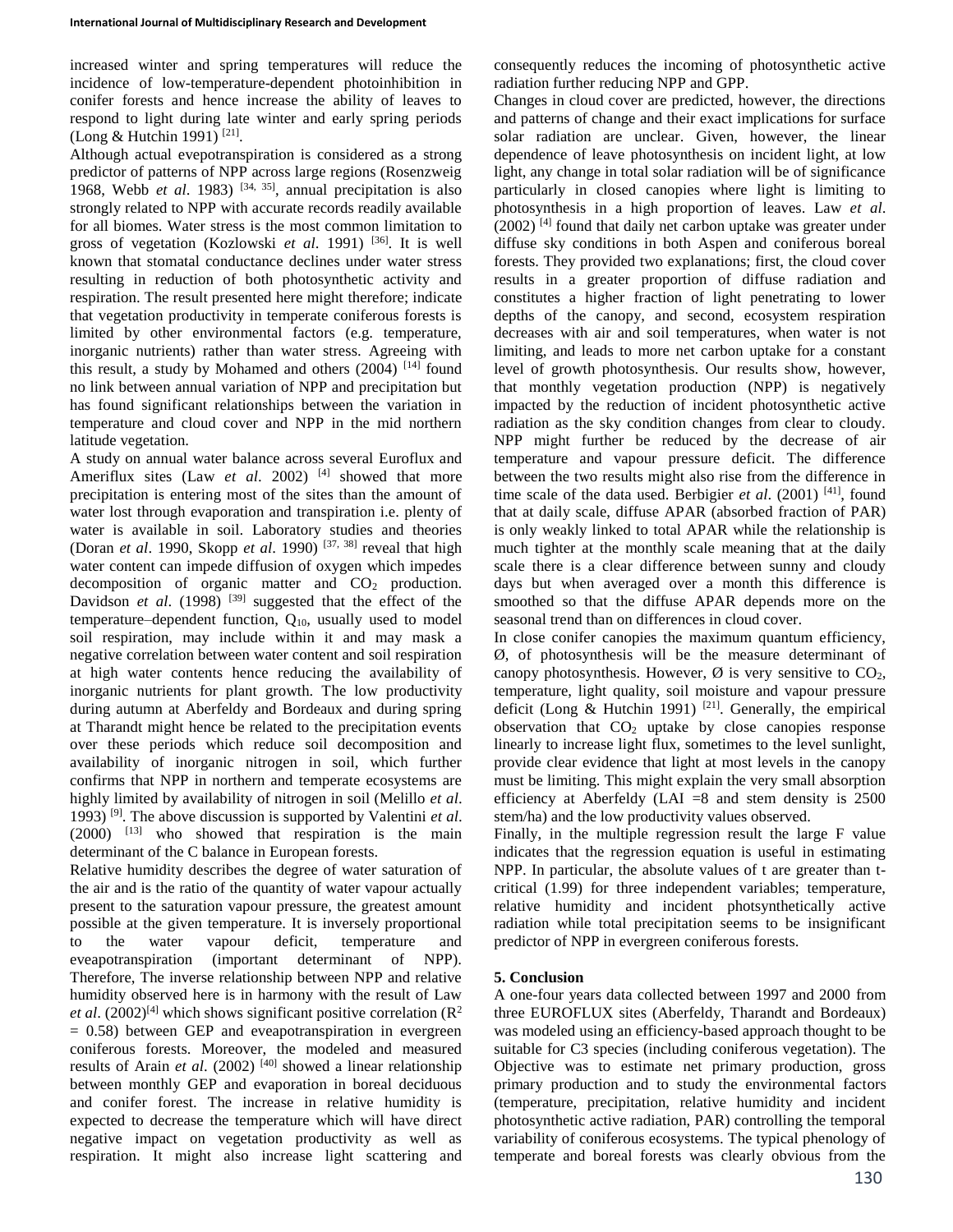seasonal variation of NPP and GPP in the three coniferous forests. A direct linear relationship between NPP and temperature was observed indicating the enhancement of vegetation productivity in response to increase of temperature. Obviously, vegetation productivity in temperate coniferous forests is limited by environmental factors such as temperature and inorganic nutrients rather than water stress. The main reason is that, plenty of water is available in soil which may affect soil respiration hence reducing the availability of inorganic nutrients (such as nitrogen) for plant growth. Also, the multiple regression indicated significant dependence of NPP on three independent variables; temperature, relative humidity and incident photsynthetically active radiation while total precipitation seems to be insignificant predictor of NPP in evergreen coniferous forests. At last, forests at north and mid-latitudes may play an important role in the global carbon cycle as suggested by earlier studies where particular climatic variables such as temperature variability will significantly govern the variability of their net primary productivity

Generally, despite the need for more revisions to photosynthetic parameters and their temperature dependency in global flux modeling, estimations based on FLUXNET data were considered valuable for terrestrial biosphere modeling (Bonan *et al.* 2011)<sup>[42]</sup>.

## **6. Acknowledgment**

We acknowledge the efforts of all of the individual technicians, scientists and web managers of the FLUXNET who helped in compiling data and making it available online to support different researchers. The authors are very grateful to the PIs of Aberfeldy, Bordeaux and Tharandt; (Prof. Paul Jarvis &John Moncrieff & Robert Clement), (Prof. Berbigier & Denis Lousteau) and Prof. Christian Bernhofer, respectively, for their precious efforts to maintain these data. Thanks also extended to the anonymous reviewers for their valuable comments to increase the quality of the manuscript.

### **7. References**

- 1. Houghton RA, Davidson EA, Woodwell GM. Missing sinks, feedbacks, and understanding the roll of terrestrial ecosystems in the global carbon balance. Global Biogeochem. Cycles. 1998; 12:25-34.
- 2. Keeling RF, Piper SC, Heimann M. Global and hemispheric CO2 sinks deduced from changes in atmospheric CO2 concentration. Nature. 1996; 381:218- 221.
- 3. Rayner PJ, Enting IG, Francey RJ, Langenfelds R. Reconstructing the recent carbon cycle from atmospheric CO2, δ13C and O2/N2 observations. Tellus, 1999; 51B:213-232.
- 4. Law BE, Falge E, Gu L, Baldocchi DD, Bakwin P, Berbigier P *et al*. Environmental control over carbon dioxide and water vapor exchange of terrestrial vegetation. Agric. For. Meteorol. 2002; 113:97-120.
- 5. Schimel D, Melillo J, Tian H, McGuire AD, Kicklighter D, Kittel T *et al*. Contribution of increasing CO2 and climate to carbon storage by ecosystems in the United States. Science. 2000; 287:2004-2006.
- 6. Schimel DS, House JI, Hibbard KA, Bousquet P, Ciais P, Peylin P *et al*. & others. Recent patterns and mechanisms of carbon exchange by terrestrial ecosystems. Nature. 2001; 414:169-172.
- 7. Williams M, Rastetter EB, Fernandes DN, Goulden MI, Shaver GR, Johnson LC. Predicting gross primary productivity in terrestrial ecosystems. Ecol. Appl. 1997; 7:882-894.
- 8. Idso KE, Idso SB. Plant responses to atmospheric CO2 enrichment in the face of environmental constraints: A review of the last 10 years' research. Agri. Fors. Meteorol. 1994; 69:153-203.
- 9. Melillo JM, McGuire AD, Kicklighter DW, Moore III B, Vorosmarty CJ Schloss AL. Global climate change and terrestrial net primary production. Nature.1993; 363:234- 240.
- 10. Peterson BJ, Melillo JM. The potential storage of carbon caused by eutrophication of the bioshere. Tellus. 1985; 37B:117-127.
- 11. McGuir e AD, Joyce LA, Kicklighter DW, Melillo JM, Esse r G, Vorosmarty CJ. Productivity responses of climax temperate forests to elevated temperature and carbon dioxide: a North American comparison between two global models. Clim. Change. 1993; 24:287-310.
- 12. Fan S, Gloor M, Mahlman J, Pacala S, Sarmiento J, Takahashi T *et al*. A large terrestrial carbon sink in North America implied by atmospheric and oceanic carbon dioxide data and models. Science. 1998; 282:442-446.
- 13. Valentini R, Matteucci G, Dolman AJ, Schulze ED, Rebmann C, Moors EJ *et al*. Respiration as the main determinant of carbon balance in European forests. Nature. 2000; 404:861-865.
- 14. Mohamed AAM, Babiker IS, Chen ZM, Ikeda K, Ohta K, Kato K. The role of climate variability in the inter-annual variation of terrestrial net primary production (NPP). The sci. Tot. Environ. 2004; 332(1-3):123-137.
- 15. Barr AG, Griffis TJ, Black TA, Lee X, Staebler RM, Fuentes JD *et al* Comparing the carbon budgets of boreal and temperate deciduous forest stands. Can. J For. Res. 2002; 32:813-822.
- 16. Baldocchi DD, Falge E, Gu L, Olson RJ, Hollinger D, Running S *et al*. A new tool to study the temporal and spatial variability of ecosystem-scale carbon dioxide, water vapor and energy flux densities. Bull. Am. Meteorol. Soc. 2001; 82:2415-2434.
- 17. Falge E, Baldocchi DD, Olson RJ, Anthoni P, Aubinet M, Bernhofer C *et al*. Gap filling strategies for defensible annual sums of net ecosystem exchange. Agric. For. Meteorol. 2001; 107:43-69.
- 18. Monteith JL. Solar radiation and productivity in tropical ecosystems. J of Applied Ecology. 1972; 9:744-766.
- 19. Monteith JL. Climate and the efficiency of crop production in Britain. Physiological Transactions of the Royal Society of London. 1977; B281:277-294.
- 20. Kumar M, Monteith JL. Remote sensing of crop growth. In Smith, H. (ed). Plants and the daylight spectrum. Academic Press. London, New York, Toronto, Sydney, San Francisco, 1981, 133-144.
- 21. Long SP, Hutchin RP. Primary production in grasslands and coniferous forests with climate change: an overview. 1991; 1(2):139-156.
- 22. Ruimy A, Saugier B, Dedieu G. Methodology for the estimation of terrestrial net primary production from remotely sensed data. J Geophys. Res. 1994; 99(D3):5263-5283.
- 23. Maisongrande P, Ruimy A, Dedieu G, Saugier B.